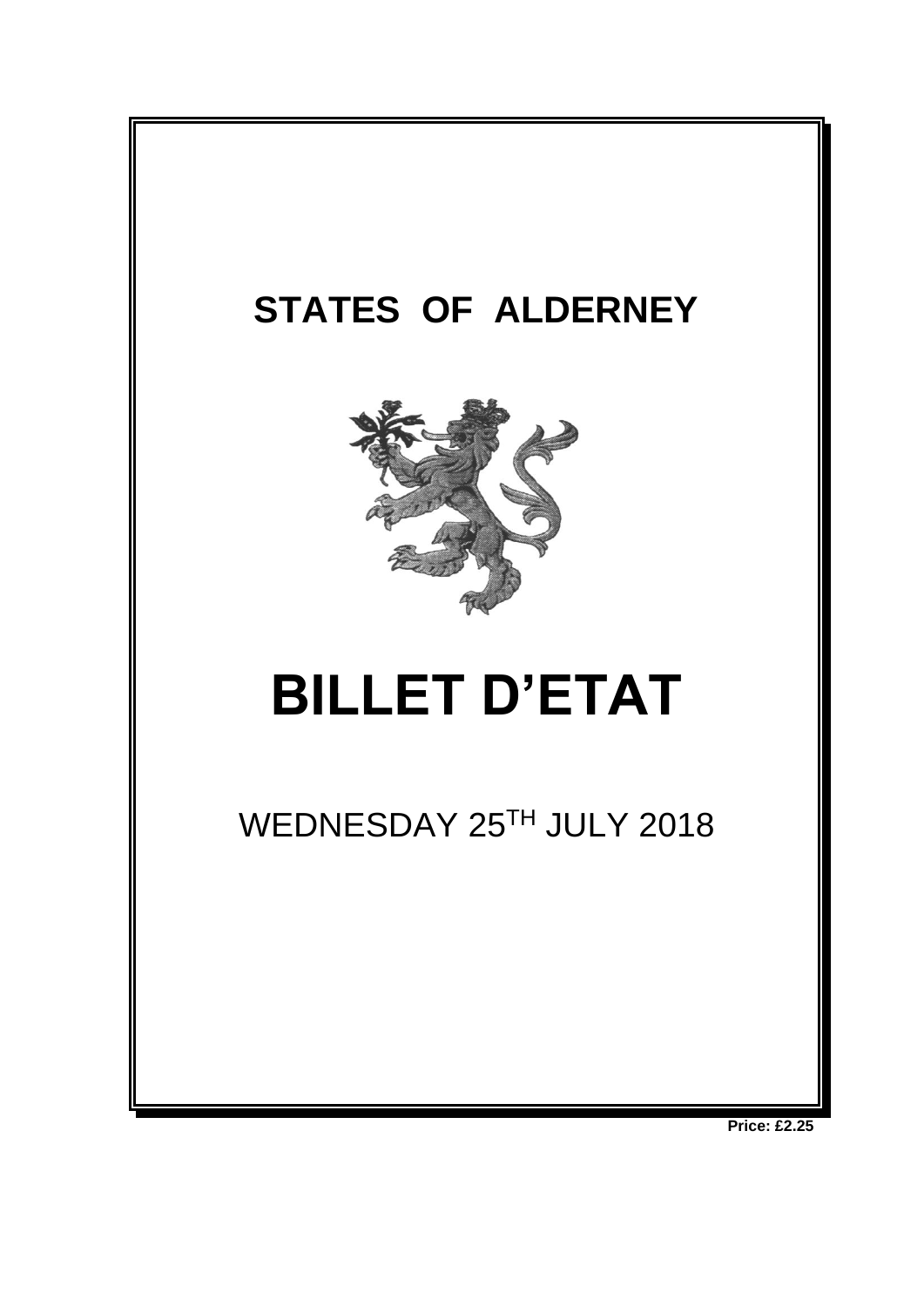## **STATES OF ALDERNEY**

# **BILLET D'ETAT**

## **FOR WEDNESDAY 25 TH JULY 2018**

Members of the States:

I have the honour to inform you that the Meeting of the States will be held at 5:30 pm on Wednesday 25<sup>th</sup> July 2018. This will be preceded by the People's Meeting, which will be held on Wednesday 18<sup>th</sup> July 2018 at 7:00 pm in the Island Hall.

> W Stuart Trought President

### **Item l Legislation to introduce a new single Property Tax**

#### **The following letter was received from Mr Dent, Chairman of the Policy and Finance Committee:-**

*"At its meeting on 12 June 2018, the Policy and Finance Committee unanimously agreed an update report on the implementation of a new Property Tax. This followed the States resolution in September 2017 which agreed that the existing Occupier's Rate and States of Guernsey Tax on Real Property (TRP) should be merged into a single property tax with the incidence falling on the property owner.* 

*The proposed changes will pass property tax raising responsibilities and control over revenues to the States of Alderney from 1st January 2020.TRP will remain on the statute book but will be levied at nil in future.*

*A single property tax will also bring benefits of simplicity, transparency and more efficient administration. It will also allow Alderney to adjust the rates of charge on businesses and domestic properties in a manner that best reflects the needs of the island. There are charges on some property types that better reflect the needs of Guernsey and some which are unduly penalistic on certain business types, reflecting a time-past when these were seen as an easy source of revenue. Having said this any reductions in the tax-take from one type of property will have to be met with increases on other types.*

*The new Property Tax will have some implications for landlords who may have to make some adjustments to leases and rental agreements in advance of the implementation date. The Law Officers have confirmed that this is a private contract law matter.*

*The Tax Office has also confirmed that a single property tax will not be allowed as a deductible expense as it represents a cost of property ownership.* 

*A formal resolution is required from the States of Alderney to instruct the Law Officers to prepare the necessary legislation to effect this change,*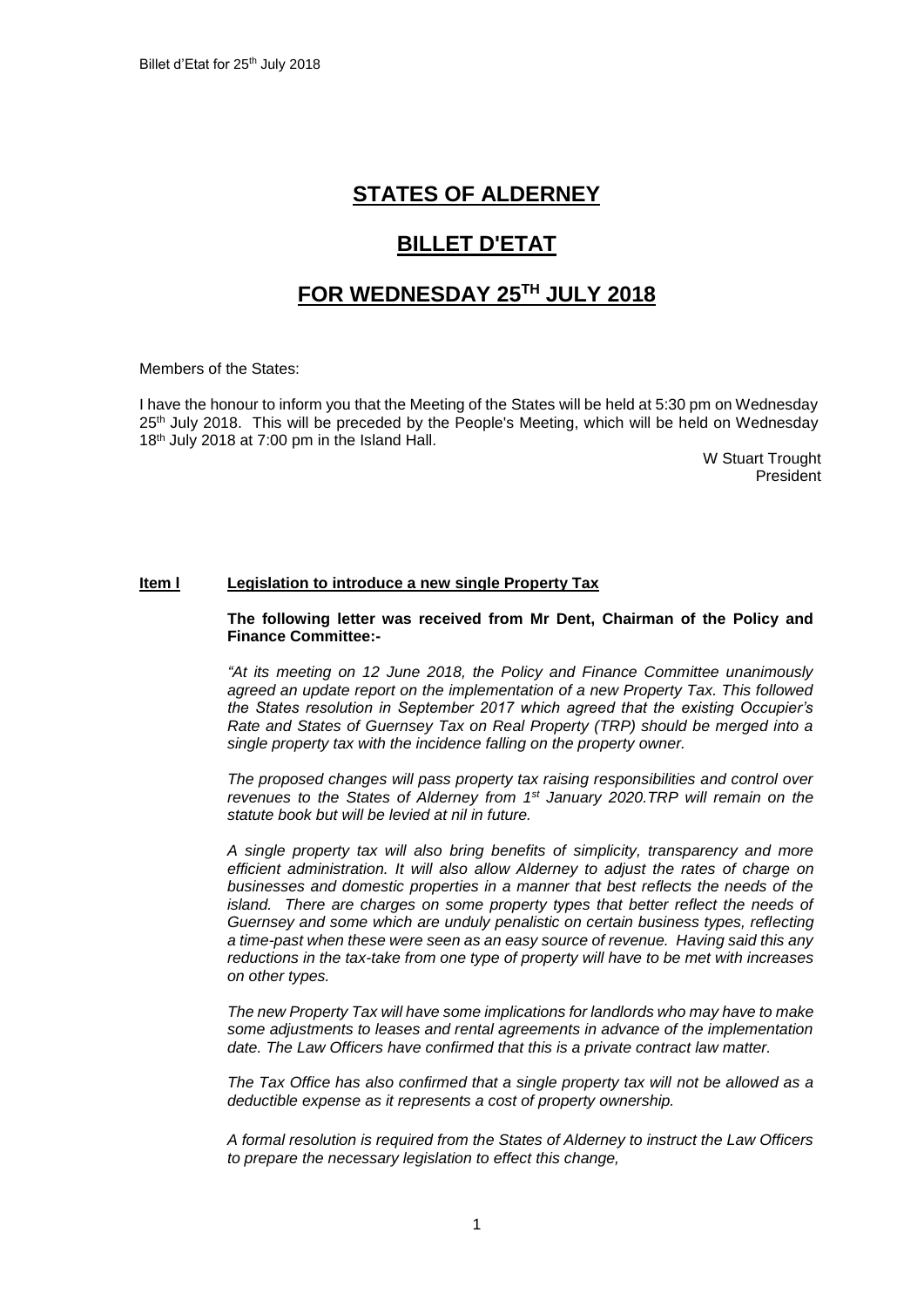*I would be grateful if you would place this matter before the States of Alderney with the appropriate proposition.*

*J Dent, Chairman"*

**The States of Alderney is asked to resolve that the Law Officers be instructed to prepare the necessary legislation for the implementation of a new single Property Tax to be in place by 1st January 2020.** 

### **Item Il Elections 2018**

**The following letter was received from Mr Dent, Chairman of the Policy and Finance Committee:-**

*"Section 28(1) of the Government of Alderney Law, 2004, as amended states that the States shall appoint a day not earlier than 14th November and no later than 14th December on which an ordinary election shall be held for the purpose of electing members of the States in place of the members whose terms of office expire at the end of 2018, namely Mr Matthew Birmingham; Mr Graham McKinley; Mrs Norma Paris; Mr Steve Roberts and Mr Ian Tugby.*

*Saturday 1st December 2018 has been identified as the day for the Ordinary Election. Nominations to be received during the seven days ending at 4pm on Monday 19th November 2018.* 

*The Plebiscite to take place on Saturday 8th December 2018. Nominations to be received during the seven days ending at 4pm on Tuesday 4 th December 2018.*

*I* would be grateful if this matter is placed before the next meeting of the States of *Alderney with an appropriate proposition.*

*J Dent, Chairman"*

#### **The States of Alderney is asked to approve:**

- **i. the date of the Ordinary Election be Saturday 1st December 2018; and**
- **ii. the Plebiscite be held on Saturday 8 th December, 2018.**

#### **Item III The European Union (Brexit) (Bailiwick of Guernsey) Law, 2018**

**The following letter was received from Mr Dent, Chairman of the Policy and Finance Committee:-**

*"The European Union (Brexit) (Bailiwick of Guernsey) Law, 2018 (The "Law") is broadly equivalent in scope and purpose to the UK's European Union (Withdrawal) Bill. Because so much about the process of Brexit is still unsure and undecided, the*  Law has been drafted to provide as much legislative flexibility as possible for the *Bailiwick.* 

*It has four primary purposes:* 

*1. To repeal the European Communities (Bailiwick of Guernsey) Law, 1973 ("the 1973*  Law"), and thus turn off the flow of European legislation which is directly applicable *in the Bailiwick pursuant to Protocol 3 (see section 1);*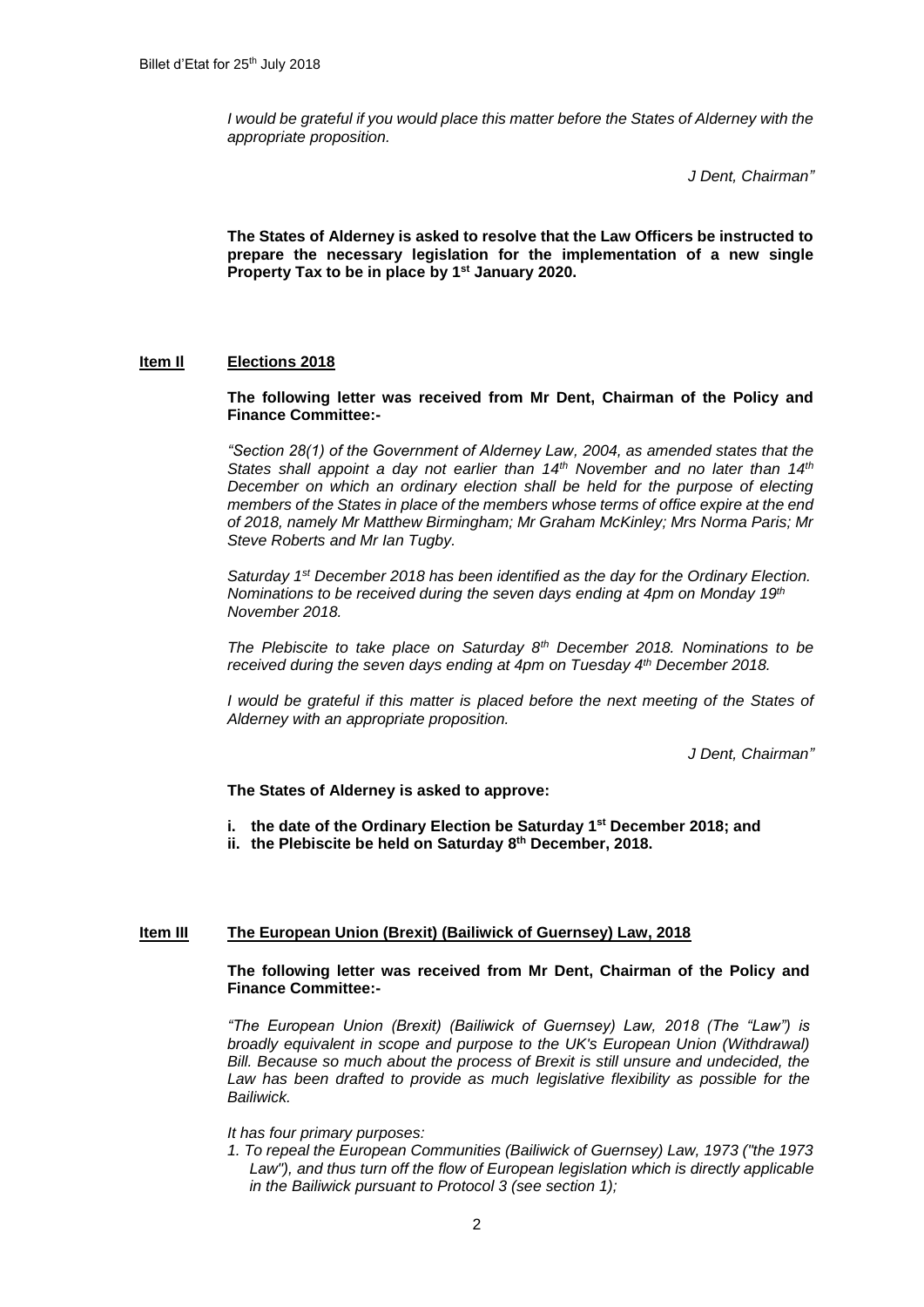- *2. To preserve in domestic law that directly applicable EU legislation which had effect in the Bailiwick immediately before exit day ("Preserved EU law") (see section 2), to avoid a legal black hole on exit day;*
- *3. To provide a suitable mechanism to amend and repeal both Preserved EU law and other enactments at short notice where that is necessary and expedient in consequence of the repeal of the 1973 Law or otherwise in consequence of Brexit (see the regulation making power at section 5); and*
- *4. To make appropriate provision in relation to the interpretation, and status, of EU law after exit (see sections 6 to 8).*

*In all of this, and in the transitional provision it makes in Schedule 1, it is broadly consistent with provision within the UK Withdrawal Bill.* 

*The Law does not require the preparation of what purports to be a comprehensive list of Preserved EU law. Instead, at section 3(2) there is a more general power for the Policy & Resources Committee (after consultation with HM Procureur) to publish information relating to Preserved EU law. In addition the Law makes provision in respect of any Withdrawal Agreement that the UK may enter into with the EU and which has application in the Bailiwick.*

*Section 1 repeals the 1973 Law on exit day (defined as 11pm on 29 March 2019, or such other day as the Policy & Resources Committee may appoint by regulations) but also provides that regulations under section 5 can amend the 1973 Law before exit day.*

*Section 2 preserves EU provisions (another defined term) in domestic law on exit day, subject to amendment by section 5 regulations and to the provisions of any enactment coming into force on or after exit day.*

*Section 3 provides that such saved EU provisions are Preserved EU law.*

*Section 4 is a 'for the avoidance of doubt' provision, making clear that Ordinances under the European Communities (Implementation) (Bailiwick of Guernsey) Law, 1994 ("the Implementation Law") and other enactments implementing EU provisions continue to have effect, notwithstanding the repeal of the 1973 Law.*

*Section 5 gives power to amend or repeal Preserved EU law and other enactments by regulation where that is necessary and expedient in consequence of the repeal of the 1973 Law or otherwise in consequence of Brexit. To provide for enhanced scrutiny and protection in respect of the exercise of this wide power, it sets out a process of certification by HM Procureur at subsection (3); this regulation making power sits with the relevant Alderney and Sark Committees where exercised solely in respect of those Islands.*

*Sections 6 and 7 deal with the interpretation of legislation and other related matters after 'the designated day', which day is to be appointed by regulations made by the Policy & Resources Committee. If there is a transition period during which EU law continues to have effect, it is intended that the designated day will be the end of that transition period; if there is not, the designated day will simply be the same as exit day.*

*Section 8 deals with the status of Preserved EU law in the context of the Human Rights (Bailiwick of Guernsey) Law, 2000 and the Interpretation and Standard Provisions (Bailiwick of Guernsey) Law, 2016.*

*Section 9 gives power to the States to make provision in relation to any Withdrawal Agreement (a defined term – see section 12), including provision equivalent to provision in the 1973 Law, thus enabling the States to provide for EU law to continue to have effect during a transition period. It also allows for such an Ordinance to provide that EU law which comes into force and is applicable in the Bailiwick during that period to be Preserved EU law.*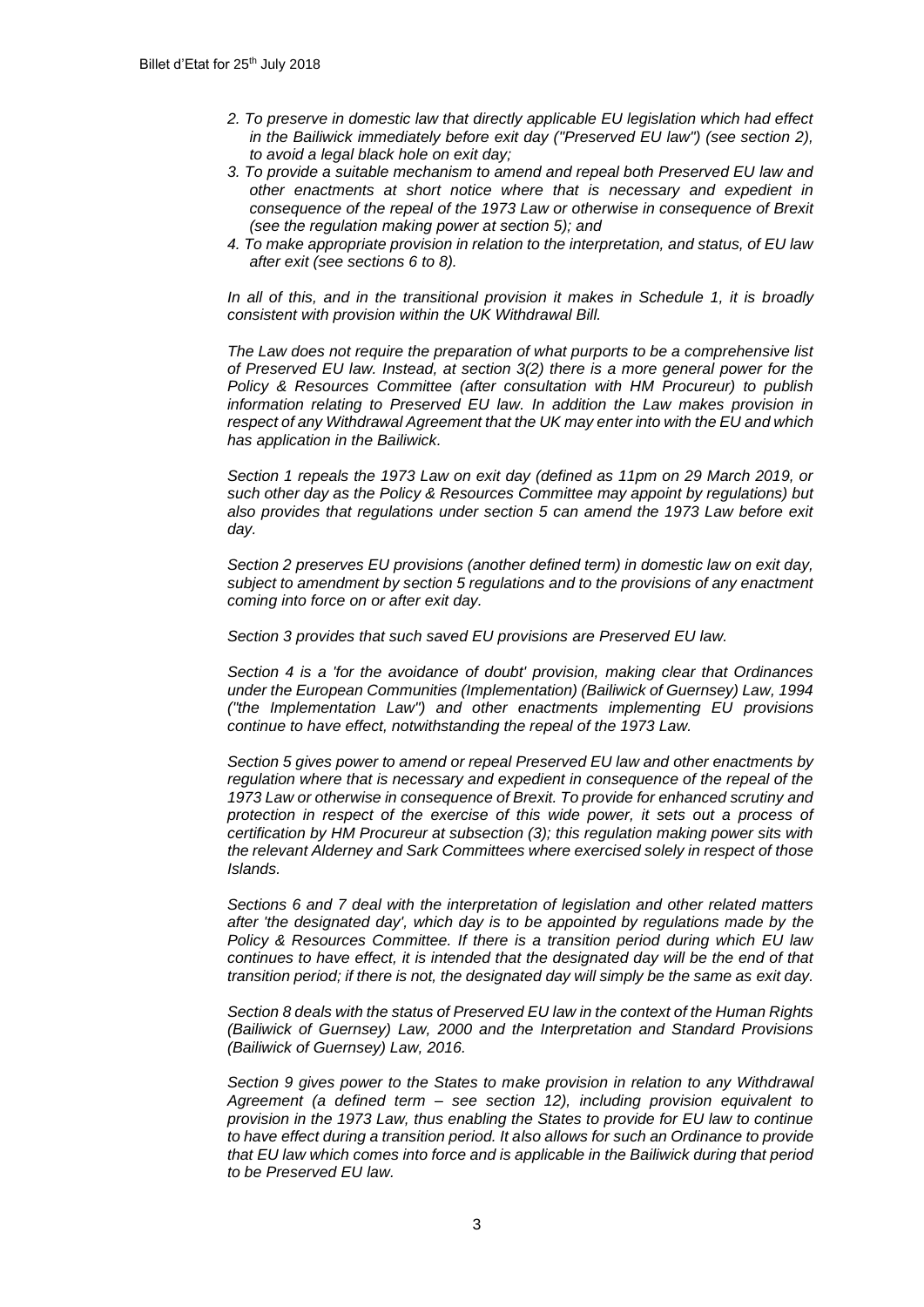*Section 10 deems the EU Charter of Fundamental Rights to be an EU provision for the purposes of the Implementation Law and thus susceptible to implementation by Ordinance under that Law.*

*Section 11 makes provision in respect of Ordinances and regulations made under the Law; subsections (6) to (10) are concerned with regulations made under section 5.*

*Section 12 is the interpretation section, section 13 gives effect to the two Schedules, and sections 14 and 15 deal with citation and commencement.*

*Schedule 1 contains consequential, transitional and saving provisions, including amendments to the 1973 Law and the 1994 Law.*

*Schedule 2 contains the updated definition of "the EU Treaties".*

*I* would be grateful if this matter is placed before the next meeting of the States of *Alderney with an appropriate proposition.*

*J Dent, Chairman"*

**The States of Alderney is asked to approve the Projet de Loi entitled "The European Union (Brexit) (Bailiwick of Guernsey) Law, 2018" and to authorise the Bailiff to present a most humble petition to Her Majesty in Council praying for Her Royal Sanction thereto.**

Note; A copy of the Projet de Loi entitled "The European Union (Brexit) (Bailiwick of Guernsey) Law, 2018" may be viewed at the President's Office, Island Hall, and in the Library.

#### **Item IV The International Trade Agreements (Implementation) (Bailiwick of Guernsey) Law, 2018**

**The following letter was received from Mr Dent, Chairman of the Policy and Finance Committee:-**

*"As a result of the UK's withdrawal from the European Union, the Bailiwick of Guernsey requires a suitable mechanism to implement any international trade agreements to which it is a party, whether due to its inclusion by the UK or in its own right. It may also wish to implement such agreements in the future where there is no connection with the UK's withdrawal. The purpose of this enabling Law is to provide that mechanism.*

*Section 1 of the Law permits the States of Deliberation (in relation to Guernsey and the Bailiwick as a whole) and the States of Alderney and the Chief Pleas of Sark (in relation to their respective islands) to enact Ordinances where it is necessary or*  expedient for the purpose of implementing any international trade agreement or *resolving trade disputes arising from an international trade agreement. Section 2 makes general provision in respect of Ordinances made under section 1, and the remaining sections deal with interpretation, citation and commencement.*

*The Law defines an "international trade agreement" as a free trade agreement, any other international agreement that relates to trade, and the Agreement on Government Procurement of the World Trade Organisation.*

*I* would be grateful if this matter is placed before the next meeting of the States of *Alderney with an appropriate proposition.*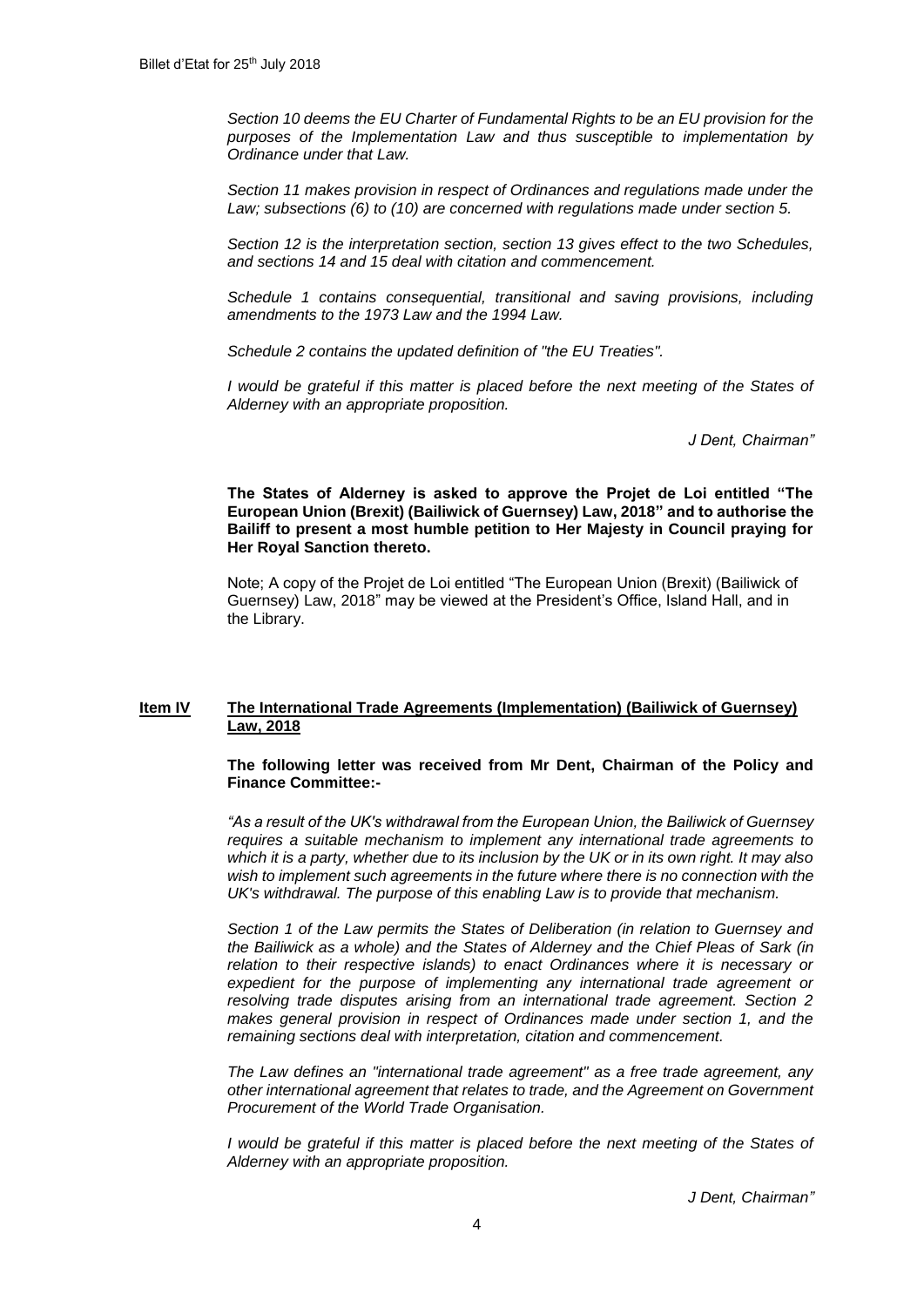**The States of Alderney is asked to approve the Projet de Loi entitled "The International Trade Agreements (Implementation) (Bailiwick of Guernsey) Law, 2018" and to authorise the Bailiff to present a most humble petition to Her Majesty in Council praying for Her Royal Sanction thereto.**

Note; A copy of the Projet de Loi entitled "The International Trade Agreememnts (Implementation) (Bailiwick of Guernsey) Law, 2018" may be viewed at the President's Office, Island Hall, and in the Library.

#### **Item V Code of Conduct Review Panel**

**The following letter was received from Mr Dent, Chairman of the Policy and Finance Committee:-**

*"Under Part III, Item 23 of the Code of Conduct, The President shall appoint 5 members of the population on the electoral role to form the Members Conduct Review Panel.* 

*At the Policy and Finance Committee Meeting on 5th December 2017, it was resolved to recommend the following persons to be appointed to the Members Conduct Review Panel as referred to in Part III of the States Members Code of Conduct:-*

*Mr Peter Cunningham Mrs Rosemary Hanbury Mrs Helen McGregor Mrs Pamela Pearson Mr William Tate*

*This recommendation was approved at the States Meeting on 10th January 2018. However, the President has recently received notice from Mrs Pearson of her resignation. As it is important to ensure there are sufficient panel members available to form a panel allowing for absences from the island, it was proposed that Mr Peter Allen be appointed to the Panel. This matter was discussed at the Policy and Finance Committee meeting of the 22nd June 2018 where the Committee resolved to approve the recommendation that Mr Allen be appointed as member of the Code of Conduct Panel.*

*J Dent, Chairman"*

**The States of Alderney is asked to approve that Mr Peter Allen be confirmed as a Member of the States Members Code of Conduct Review Panel until the next Annual January Meeting of the States of Alderney.**

#### **Item VI The Renewable Energy (Alderney) (Exemptions) Regulations, 2018**

**The following letter was received from Mr Dent, Chairman of the Policy and Finance Committee:-**

*"The Alderney Commission for Renewable Energy made the above Regulations on the 2nd July 2018 which came into operation on the same day.*